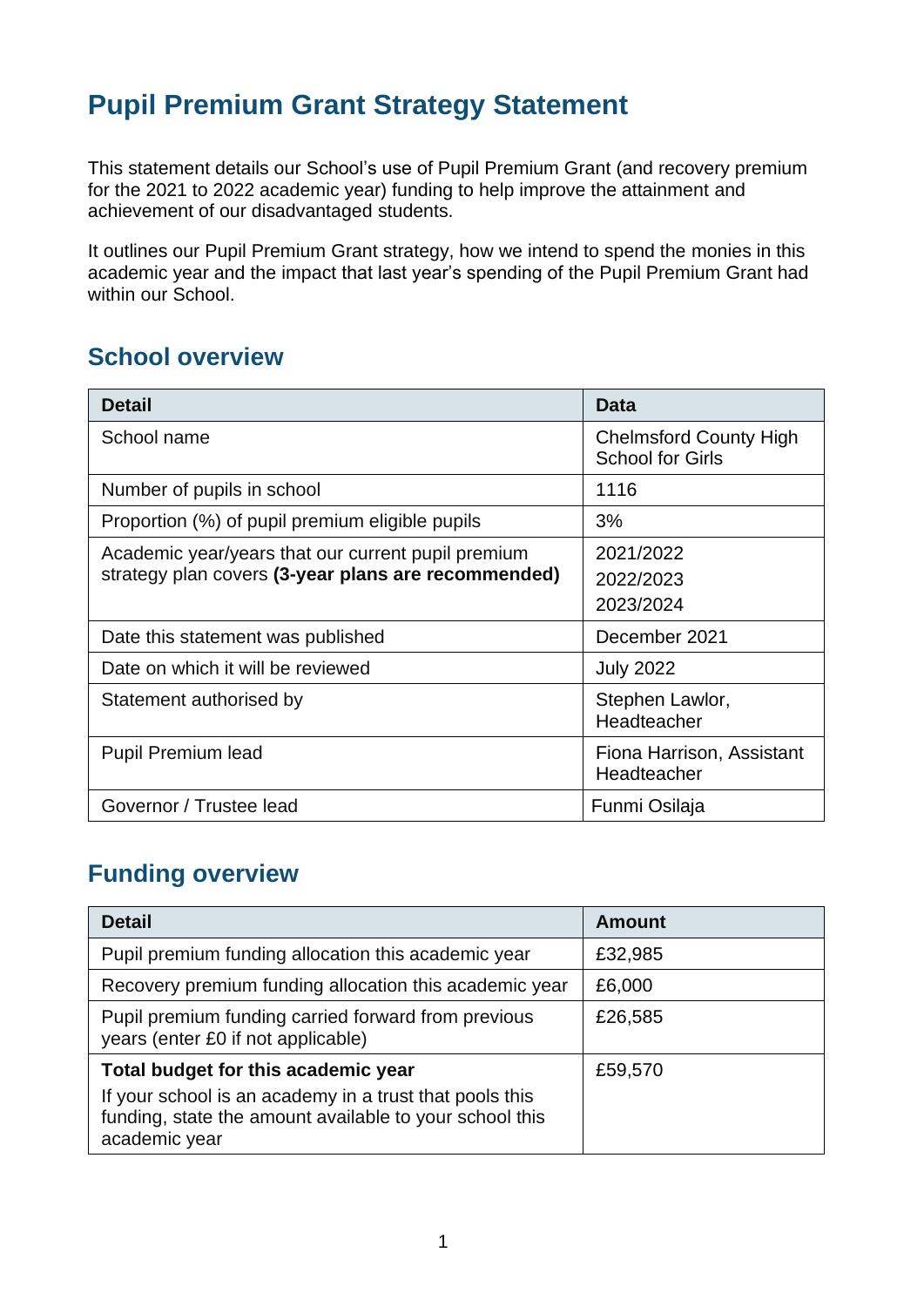# **Part A: Pupil premium strategy plan**

### **Statement of intent**

Teaching& Learning is at the forefront of our minds for our disadvantaged students. We know that what happens in the classroom has the most impact both on their attainment and their achievement. Therefore, we are investing in CPD and interventions to ensure the very best experiences, provision and services for our disadvantaged students.

Furthermore, the barriers to educational experiences faced by eligible students can occur at several levels. For some girls, there are gaps in attainment in English or Mathematics, which must become the prioritised targeted intervention. Rapid and sustained progress is expected, due to the nature of the School and the ability profile of the cohort. The students receive 1:1 intervention from our own highly experienced staff. These interventions are benchmarked against the context of our School, not the national picture. It is our ambition that all students will achieve grades 9-7 in English and **Mathematics** 

For some students, the barriers present as involvement in the life of the School and their overall wellbeing. Ours is an activity-rich school and many students play a musical instrument. We also offer activities such as The Duke of Edinburgh's Award Scheme (Bronze, Silver and Gold), the Jack Petchey 'Speak Out' Competition, as well as a wealth of STEM-related initiatives, including the British Physics Olympiad and other opportunities that enable our disadvantaged students to enjoy the full benefits of extracurricular life within our School. This will have an impact on their wellbeing and be a positive influence in the classroom. We also prioritise involvement in curriculum-related trips (local, national, and international) that enhance learning and progress, as well as the many Enrichment Day opportunities which we programme each academic year for all year groups.

## **Challenges**

This details the key challenges to achievement that we have identified among our disadvantaged pupils.

| <b>Challenge</b><br>number | <b>Detail of challenge</b>                                                                |
|----------------------------|-------------------------------------------------------------------------------------------|
|                            | Communication skills.<br>Confidence in class to contribute.                               |
|                            | Lower attainment levels upon entry in Year 7, and lower attainment in<br>CAT/MIDYS tests. |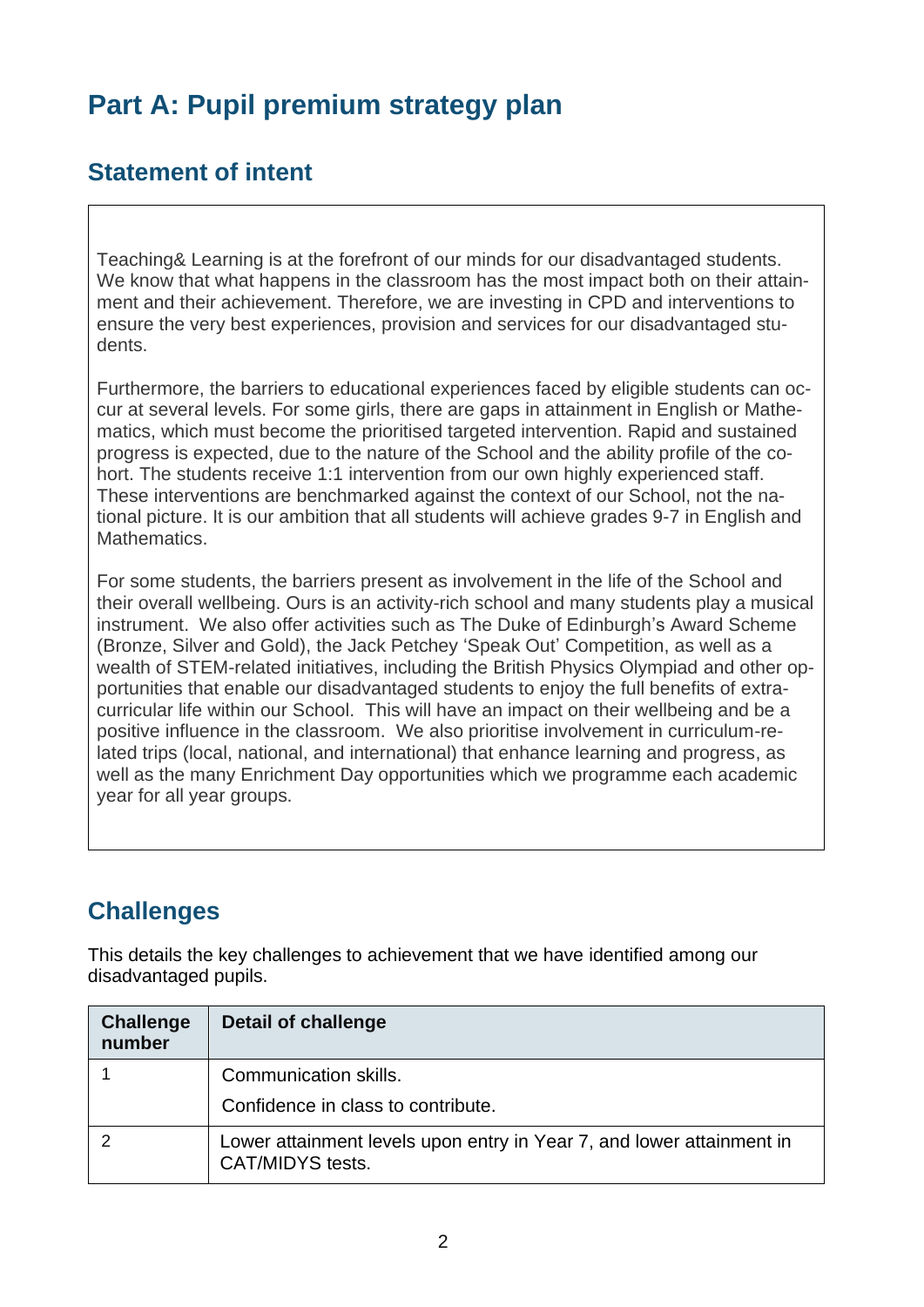| 3 | Attendance/Punctuality issues.                                                                                                                                                                                                                                                                                                                                                           |
|---|------------------------------------------------------------------------------------------------------------------------------------------------------------------------------------------------------------------------------------------------------------------------------------------------------------------------------------------------------------------------------------------|
| 4 | Lack of metacognitive/self-regulation strategies when faced with chal-<br>lenging tasks, notably in the monitoring and evaluation of their answers.<br>Organisational skills.                                                                                                                                                                                                            |
| 5 | Homework issues: lower quality sometimes submitted, wrong materials<br>used, deadlines missed, issues with accessing a reliable computer/in-<br>ternet connection.                                                                                                                                                                                                                       |
| 6 | Social and emotional issues for many students, such as anxiety, de-<br>pression (diagnosed by medical professionals) and low self-esteem.<br>This is partly driven by concern about catching up lost learning and ex-<br>aminations/future prospects, and the lack of enrichment opportunities<br>due to the pandemic. These challenges particularly affect disadvan-<br>taged students. |
|   | Involvement in school life - e.g.: curriculum related trips, enrichment ac-<br>tivities, learning an instrument.                                                                                                                                                                                                                                                                         |

## **Intended outcomes**

This explains the outcomes we are aiming for **by the end of our current strategy plan**, and how we will measure whether they have been achieved.

| Intended outcome                                                                                                 | <b>Success criteria</b>                                                                                                                                                                                                                                                                                                                                                                               |
|------------------------------------------------------------------------------------------------------------------|-------------------------------------------------------------------------------------------------------------------------------------------------------------------------------------------------------------------------------------------------------------------------------------------------------------------------------------------------------------------------------------------------------|
| Improved attainment<br>among                                                                                     | Students achieve top quartile for progress made by disad-<br>vantage students amongst similar schools.                                                                                                                                                                                                                                                                                                |
| disadvantaged pupils<br>Progress 8                                                                               | Narrow the gap across the curriculum.                                                                                                                                                                                                                                                                                                                                                                 |
| Attainment 8                                                                                                     | Students should perform in line with their school cohort.                                                                                                                                                                                                                                                                                                                                             |
|                                                                                                                  | Following termly Student Progress meetings we can see the<br>impact of reviewing the progress of the disadvantaged stu-<br>dents against their internal and external data.                                                                                                                                                                                                                            |
| Improved<br>metacognitive and<br>self-regulatory skills<br>among<br>disadvantaged pupils<br>across all subjects. | Teacher reports and classroom observations suggest disad-<br>vantaged pupils are less able to monitor and regulate their<br>own learning. This finding it supported by homework comple-<br>tion rates across all classes and subjects. This is often as-<br>sociated with a lack of organisation skills//lack of support at<br>home. Elevate Education mentors and School Development<br>Leader work. |
|                                                                                                                  | Progress tracked with Teacher Assessment (TA) in line with<br>the rest of cohort.                                                                                                                                                                                                                                                                                                                     |
|                                                                                                                  | Improved homework reports and completion rates.                                                                                                                                                                                                                                                                                                                                                       |
|                                                                                                                  | Year Leader observations.                                                                                                                                                                                                                                                                                                                                                                             |
|                                                                                                                  | Subject Leader feedback.                                                                                                                                                                                                                                                                                                                                                                              |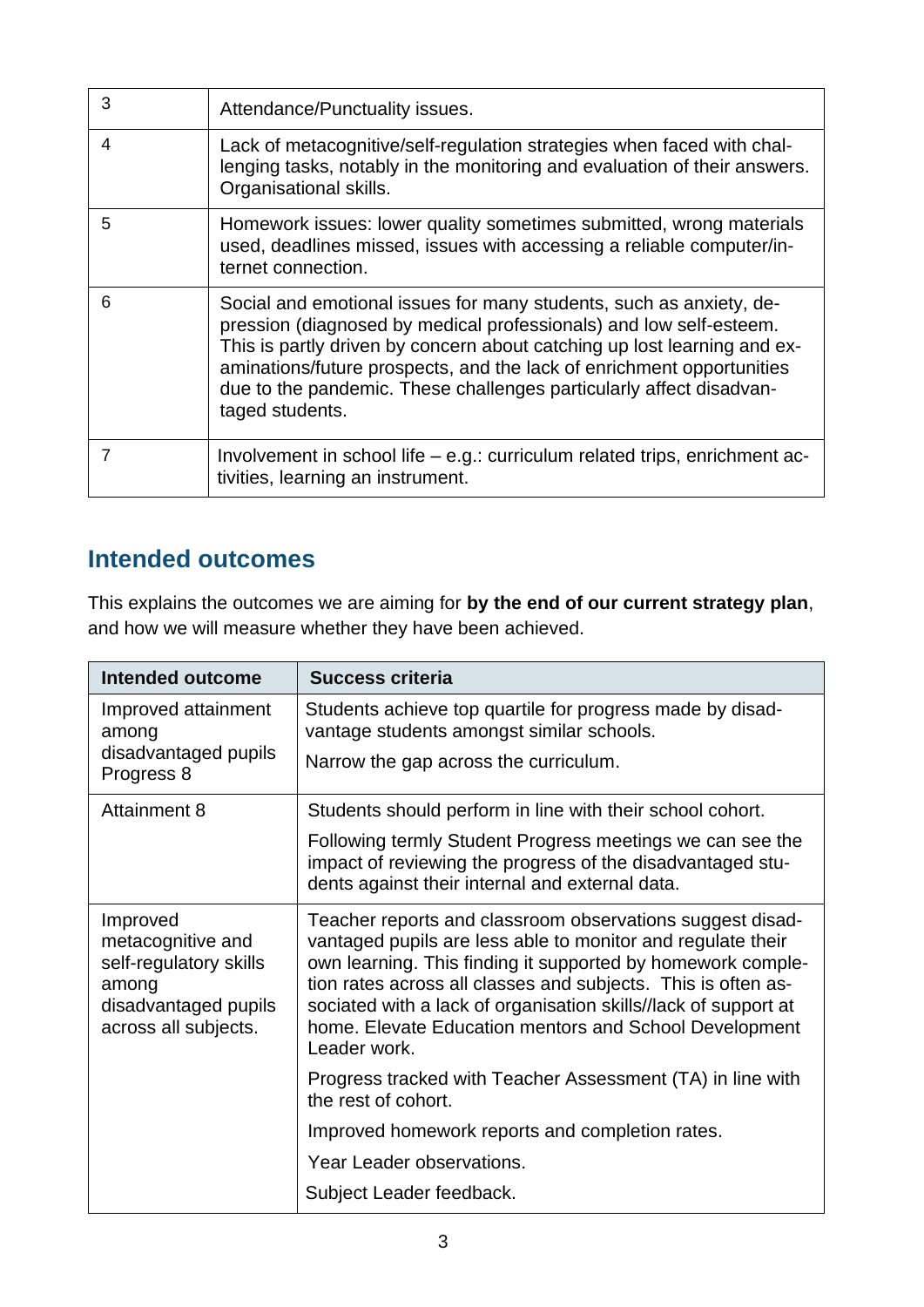|                                                                                                                 | Student Voice.                                                                                                                                                                                                                                                                                                                     |
|-----------------------------------------------------------------------------------------------------------------|------------------------------------------------------------------------------------------------------------------------------------------------------------------------------------------------------------------------------------------------------------------------------------------------------------------------------------|
| To achieve and<br>sustain improved<br>wellbeing for all<br>pupils, including<br>those who are<br>disadvantaged. | Sustained high levels of wellbeing from 2024/25 demon-<br>strated by:<br>qualitative data from student voice, student and parent<br>surveys and teacher observations.<br>a significant increase in participation in enrichment activi-<br>ties, particularly among disadvantaged students.                                         |
| To achieve and<br>sustain improved<br>attendance for all<br>pupils, particularly our<br>disadvantaged pupils.   | The School Attendance targets for 2021-2022 are set at:<br>Overall absence target: not to exceed 5.00 %<br>Persistent absence (below 90%) target: not to exceed 15<br>students Therefore the School has an Overall Attendance<br>Target of 95%.<br>A student will be flagged to the Year Leader if her absence<br>falls below 95%. |

#### Activity in this academic year

This details how we intend to spend our pupil premium (and recovery premium funding) **this academic year** to address the challenges listed above.

### **Teaching (for example, CPD, recruitment and retention)**

#### Budgeted cost: **£5,000**

| <b>Activity</b>                                                                                                                                                  | <b>Evidence that supports this</b><br>approach                                                                                                                                                                                | <b>Challenge</b><br>number(s)<br>addressed |
|------------------------------------------------------------------------------------------------------------------------------------------------------------------|-------------------------------------------------------------------------------------------------------------------------------------------------------------------------------------------------------------------------------|--------------------------------------------|
| Whole school training<br>dedicated to the issue of<br>disadvantage<br><b>INSET day plus regular</b><br>top up sessions<br>- Twilight session                     | Whole school approach, involving<br>teaching and support staff.<br>High quality teaching and progress<br>in the classroom are key.                                                                                            | 1, 2                                       |
| Developing metacognitive and<br>self-regulation skills in all stu-<br>dents.<br>This will involve ongoing<br>teacher training.<br>It will first be rolled out in | Teaching metacognitive strategies to<br>students can be a method to help<br>students become more independent<br>learners. There is particularly strong<br>evidence that it can have a positive<br>impact on maths attainment: | 4                                          |
| Maths, English and Science<br>followed by other subjects.<br>We have employed Elevate to                                                                         | Metacognition and self-regulation  <br><b>Toolkit Strand   Education Endow-</b><br>ment Foundation   EEF                                                                                                                      |                                            |
| come in and work with staff<br>and students to develop<br>Meta-cognitive skills.                                                                                 | Follow up of the Elevate work during<br>Form Time.                                                                                                                                                                            |                                            |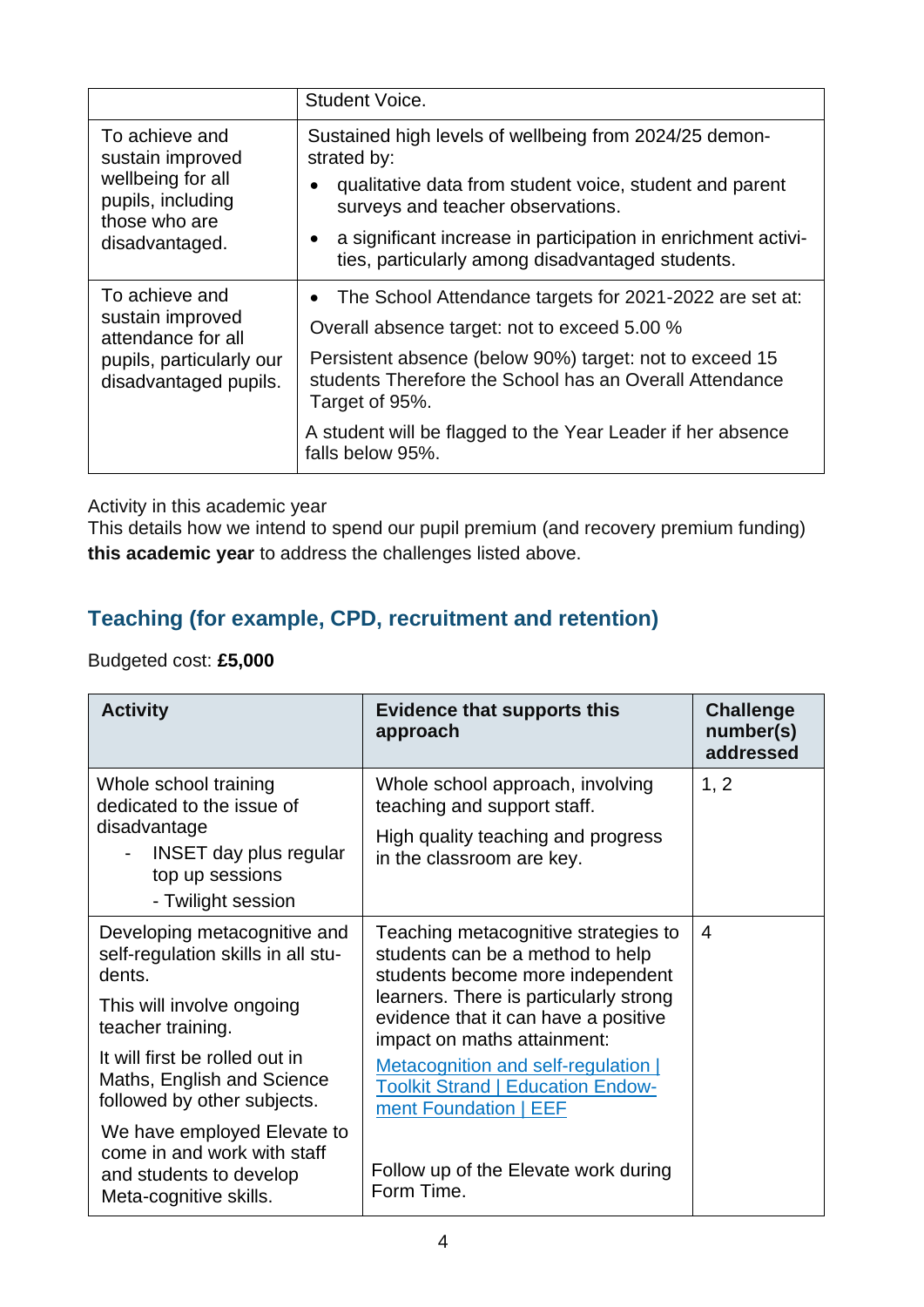| <b>Programmes   Elevate Educa-</b><br><u>tion</u><br>Currently, we have a School<br>Development Leader working<br>with staff on Meta Cognitive<br>skills.                                                                                          |  |
|----------------------------------------------------------------------------------------------------------------------------------------------------------------------------------------------------------------------------------------------------|--|
| SDL projects and resources<br>gathered.                                                                                                                                                                                                            |  |
| <b>Contribution to Staff Training</b><br>To ensure all staff including<br><b>ECT's and Main Scale</b><br>teachers are confident in their<br>ability to differentiate to<br>support any gaps<br>disadvantaged students may<br>have in the classroom |  |
| Continuous CPD to ensure all<br>teachers feel able to support.<br><b>New Staff Induction</b><br>Programme.                                                                                                                                         |  |

### **Targeted academic support (for example, tutoring, one-to-one support structured interventions)**

### Budgeted cost: **£15,000**

| <b>Activity</b>                                                                                   | <b>Evidence that supports this</b><br>approach                                                                                                                                                                                                                                                                                                                | <b>Challenge</b><br>number(s)<br>addressed |
|---------------------------------------------------------------------------------------------------|---------------------------------------------------------------------------------------------------------------------------------------------------------------------------------------------------------------------------------------------------------------------------------------------------------------------------------------------------------------|--------------------------------------------|
| Targeted homework club<br>or teacher supervised<br>after-school work club.                        |                                                                                                                                                                                                                                                                                                                                                               |                                            |
| 1-1 intervention<br>Group clinics<br>Use of language assis-<br>tants within Modern Lan-<br>guages | Tuition targeted at specific needs and<br>knowledge gaps can be an effective<br>method to support low attaining pupils<br>or those falling behind, both one-to-one:<br>One to one tuition   EEF (educationen-<br>dowmentfoundation.org.uk)<br>And in small groups:<br><b>Small group tuition   Toolkit Strand   Ed-</b><br>ucation Endowment Foundation   EEF | 1, 2, 3                                    |
| Mentoring for year 8 and<br>10 through an outside                                                 | One to one mentoring/support is key to<br>wider wellbeing and academic progress.                                                                                                                                                                                                                                                                              |                                            |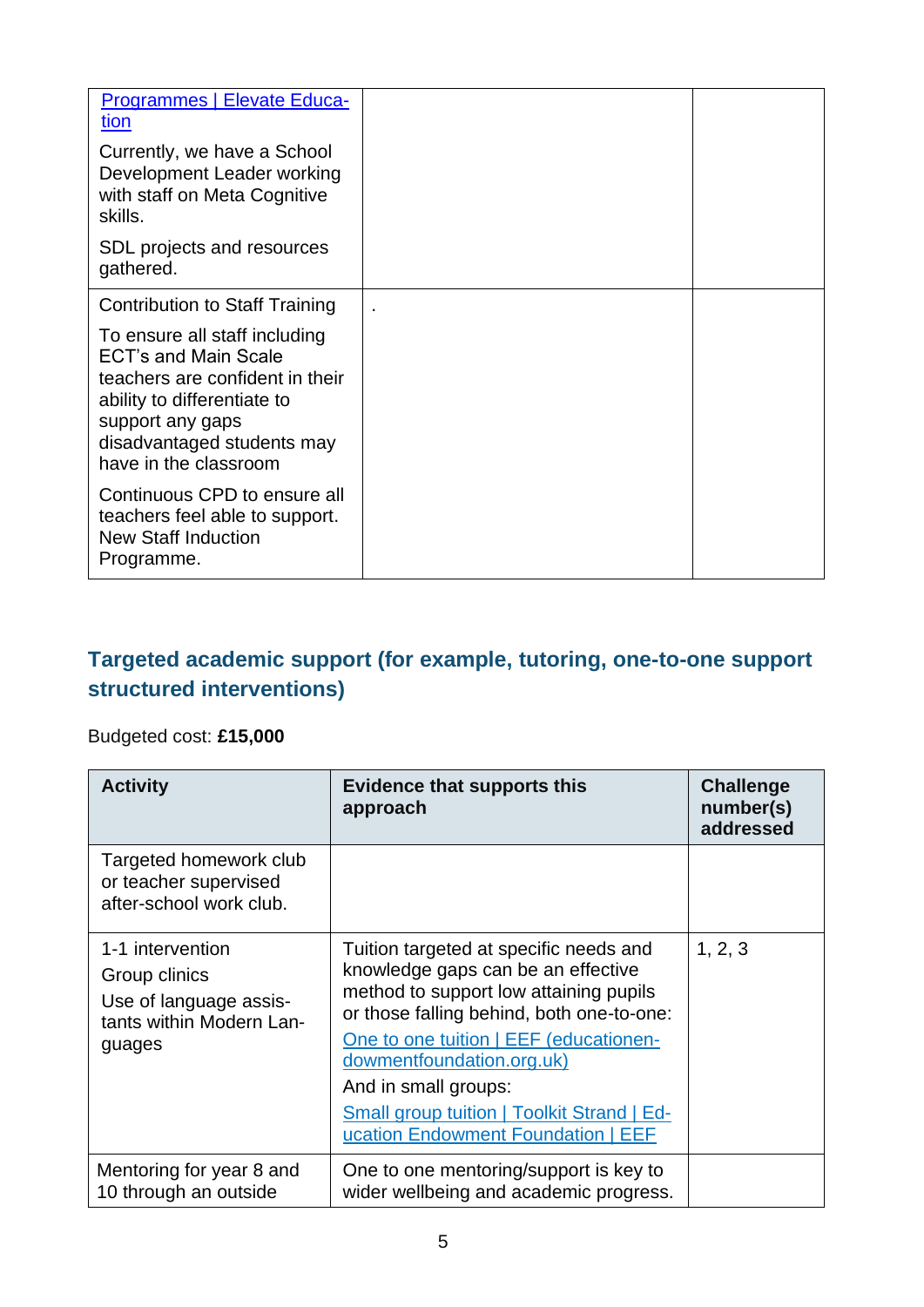| agency and individual<br>support.                                                                               |                                                                                                                                            |  |
|-----------------------------------------------------------------------------------------------------------------|--------------------------------------------------------------------------------------------------------------------------------------------|--|
| TA English intervention.<br>Head of English to run<br>sessions on understand-<br>ing how to improve TA<br>data. | Helping students to understand how to<br>improve their TA grades. For example,<br>English underpinning all their essay-<br>based subjects. |  |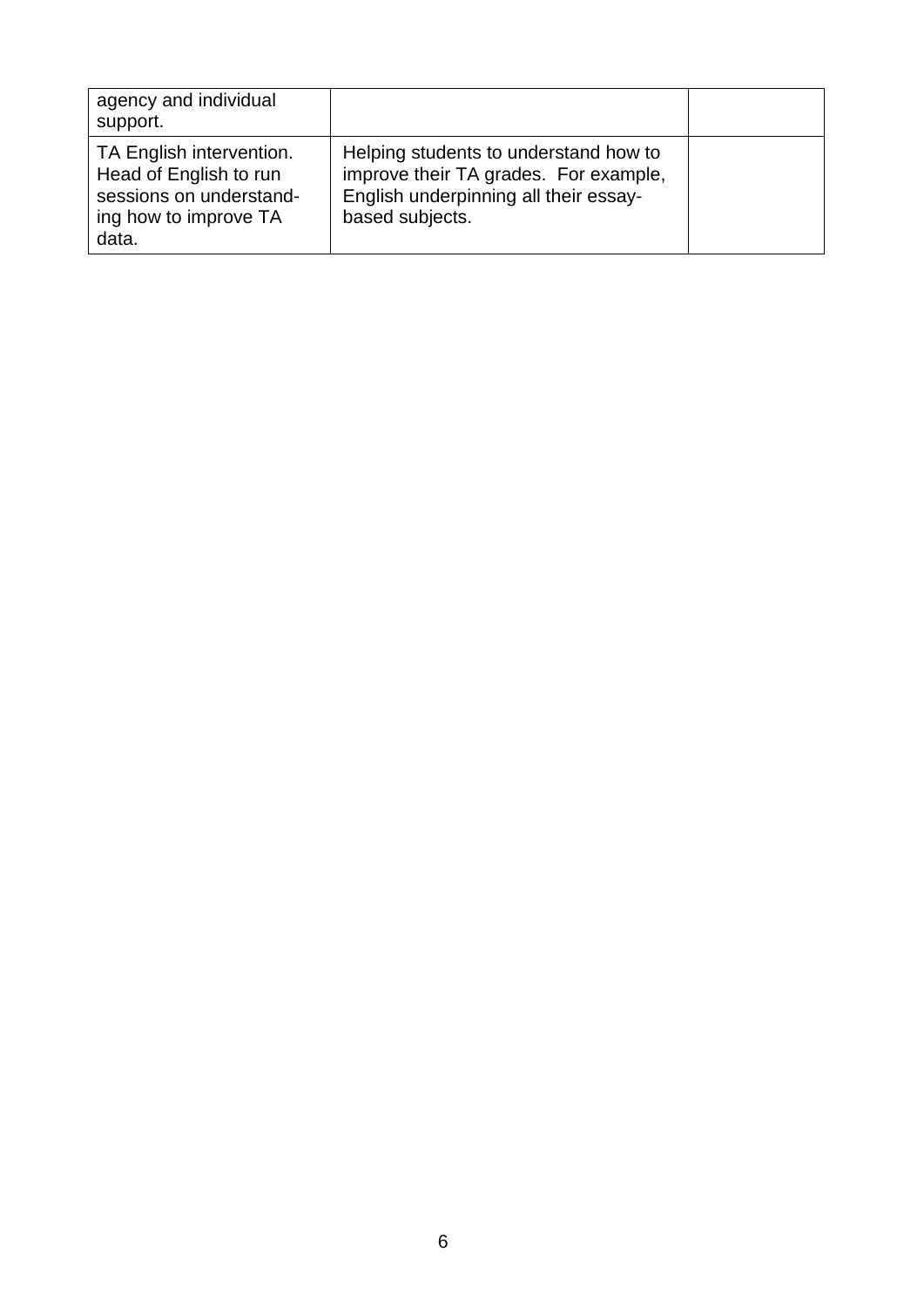## **Wider strategies (for example, related to attendance, behaviour, wellbeing)**

Budgeted cost: **£15,000**

| <b>Activity</b>                                                                                                                   | Evidence that supports this approach                                                                                                                                                                                                                                                                                                                                                                | <b>Challenge</b><br>number(s)<br>addressed |
|-----------------------------------------------------------------------------------------------------------------------------------|-----------------------------------------------------------------------------------------------------------------------------------------------------------------------------------------------------------------------------------------------------------------------------------------------------------------------------------------------------------------------------------------------------|--------------------------------------------|
| Mental health training for<br>year leaders                                                                                        | EIF's report on adolescent mental health<br>found good evidence that CBT interven-<br>tions support young people's social and<br>emotional skills and can reduce symp-<br>toms of anxiety and depression:<br>Adolescent mental health: A systematic<br>review on the effectiveness of school-<br>based interventions   Early Intervention<br>Foundation (eif.org.uk)                                | 5                                          |
| Year Leader time                                                                                                                  | Planning is key to helping the students.                                                                                                                                                                                                                                                                                                                                                            |                                            |
| Breakfast for all those<br>disadvantaged - FSM<br>voucher top up                                                                  | Evidence regarding food and concentra-<br>tion.                                                                                                                                                                                                                                                                                                                                                     |                                            |
| Uniform and PE Kit                                                                                                                | This is provided at the beginning of Year<br>7. Simmonds supply uniform and the<br>school provides PE kit.                                                                                                                                                                                                                                                                                          |                                            |
| Provision of essential<br>items in school eg books                                                                                | Having the correct materials and re-<br>sources to study.                                                                                                                                                                                                                                                                                                                                           |                                            |
| <b>Provision Map</b>                                                                                                              | Being able to track interventions, effec-<br>tiveness of our pupil premium strategy.                                                                                                                                                                                                                                                                                                                |                                            |
| Mentoring/Counselling<br>10 hours provided by Re-<br>new Counselling.<br>Year 11 Mentoring by<br>staff post Mock<br>examinations. | Counselling can have a significant impact<br>if the student is worried about anything.<br>This release can then impact on their<br>learning within the classroom. Year<br>Leader Action Plans track progress.<br>Year 11 Mentors fill in a booklet that<br>tracks progress across the sessions. Pro-<br>gress tracked on Year Leader Action<br>Plans and discussed in Student progress<br>Meetings. |                                            |
| Access to opportunities<br>to help with confidence                                                                                | The Jack Petchey Speak Out finalists,<br>assembly contributions, in lesson partici-<br>pation. Furthermore, this can be seen<br>through participation in House Events,<br>School Productions, Sports events, etc.                                                                                                                                                                                   |                                            |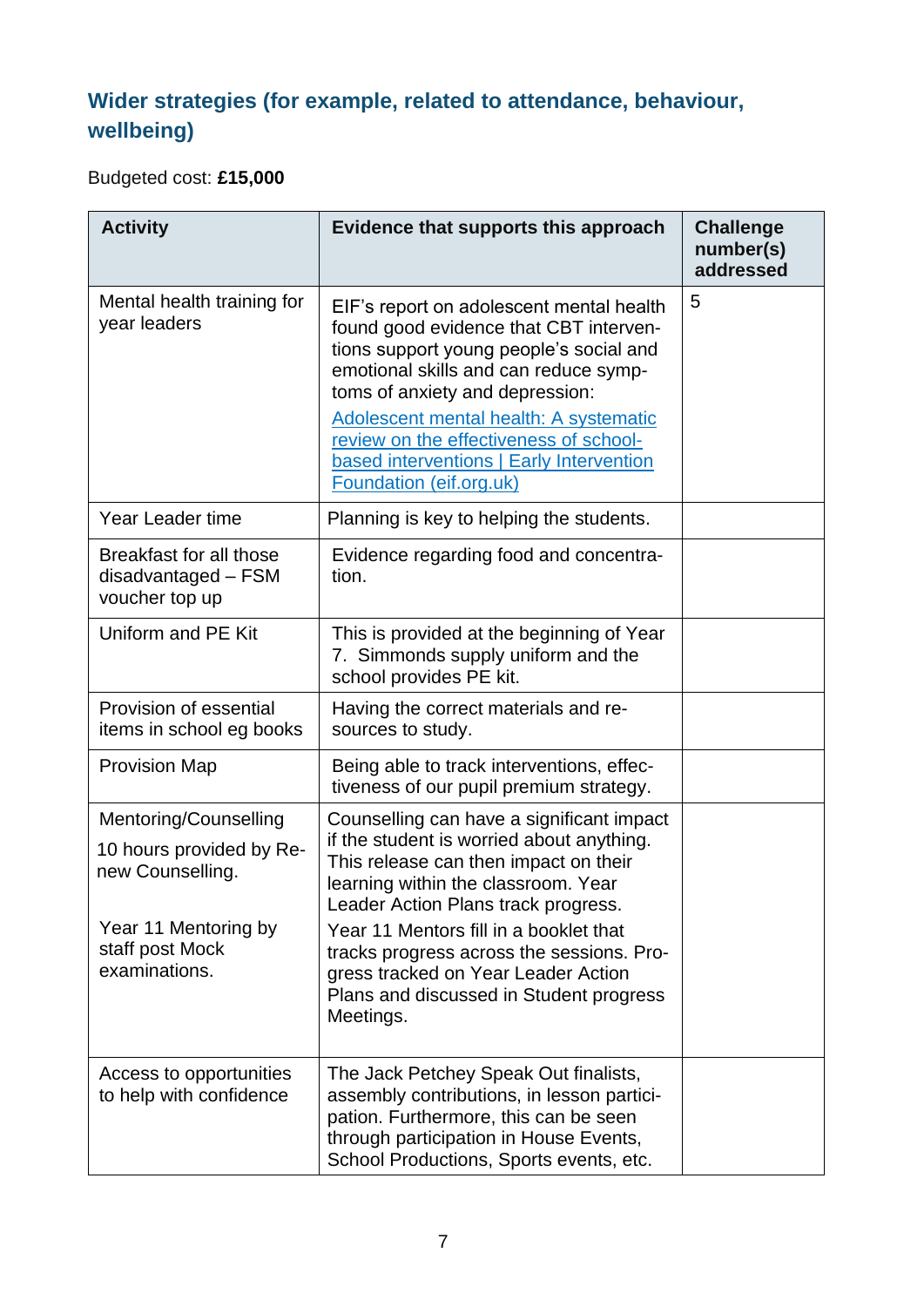| Embedding principles of<br>good practice set out in<br><b>DfE's Improving School</b><br>Attendance advice. | The DfE guidance has been informed by<br>engagement with schools that have sig-<br>nificantly reduced persistent absence<br>levels. | 6 |
|------------------------------------------------------------------------------------------------------------|-------------------------------------------------------------------------------------------------------------------------------------|---|
| Our aim is to ensure all<br>students across the<br>school reach an overall<br>attendance target of<br>95%. | Year Leaders and the Attendance Officer<br>monitor this.                                                                            |   |

## **Total budgeted cost: £35,000**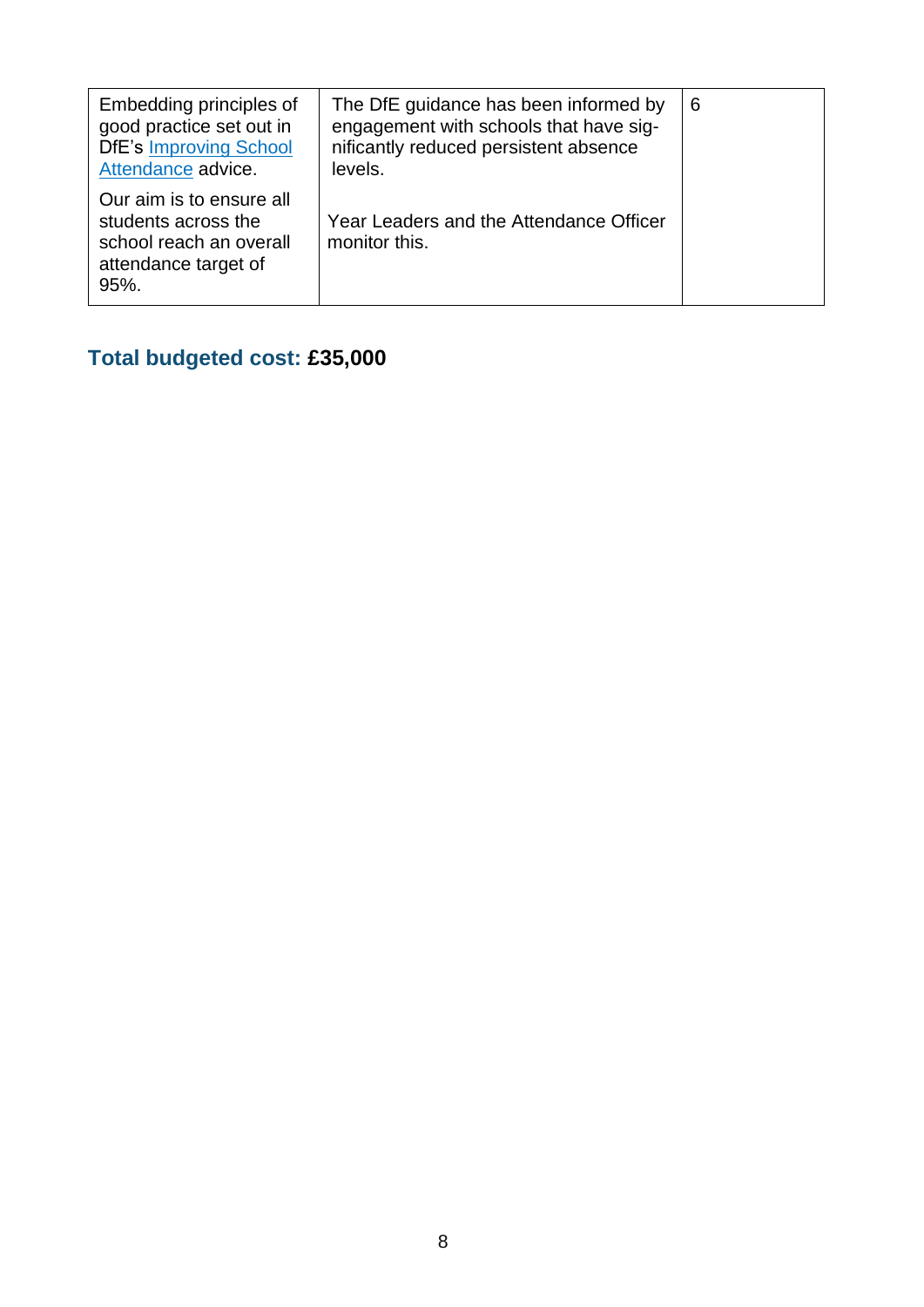# **Part B: Review of outcomes in the previous academic year**

### **Pupil premium strategy outcomes**

This details the impact that our pupil premium activity had on pupils in the 2020 to 2021 academic year.

It is important to note that 20/21 was not a normal year in schools due to the COVID-19 pandemic. Therefore, our PPG spend was adjusted accordingly:

- 1. Parental awareness of Pupil Premium Grant availability and suggested interventions. Letter sent to all parents at the beginning of the academic year, highlighting school spending priorities and seeking parental suggestion for interventions for their daughter. High profile of students in receipt of Pupil Premium. (minimal cost)
- 2. High quality Teaching & Learning for all. (no extra cost)
- 3. Staff costs: £3,997 Year Leader time: Data tracking to identify any gaps in student progress and to monitor students closely. Work to remove any barriers to learning. Targeted extra 1:1 tuition prioritising Mathematics and English, as well as small group extra tuition.
- 4. Revision guides and resources: £2,576. Ensure students have access to relevant study materials.
- 5. The full range of educational experiences: £3,687: trips and visits and enrichment activities.
- 6. Learning a musical instrument to maximise participation in the life of the school and promote wellbeing and academic progress. £6,500
- 7. Free School Meal top-up vouchers in the summer holiday £1,440; supporting all families in lockdown with sufficient nutrition
- 8. Loan of laptops (no extra cost): ensure all students could access lessons remotely during the pandemic
- 9. Attendance and punctuality monitoring. (no extra cost)
- 10.Uniform support essential for attendance and wellbeing. £129
- 11.Supported self-study: after-school study area available.
- 12.Staff, Parent or child requests for educational materials (*For example, calculator, maths set, art pencils, stationery, revision books for home use.)*
- 13.(contingency for extra 1:1 or further leadership and learning opportunities that may arise during the academic year).
- 14.Study skills workshops run by Elevate an outside company who use young speakers to motivate students.

All PPG students made progress in line with the rest of the cohort, and many have exceeded their targets.